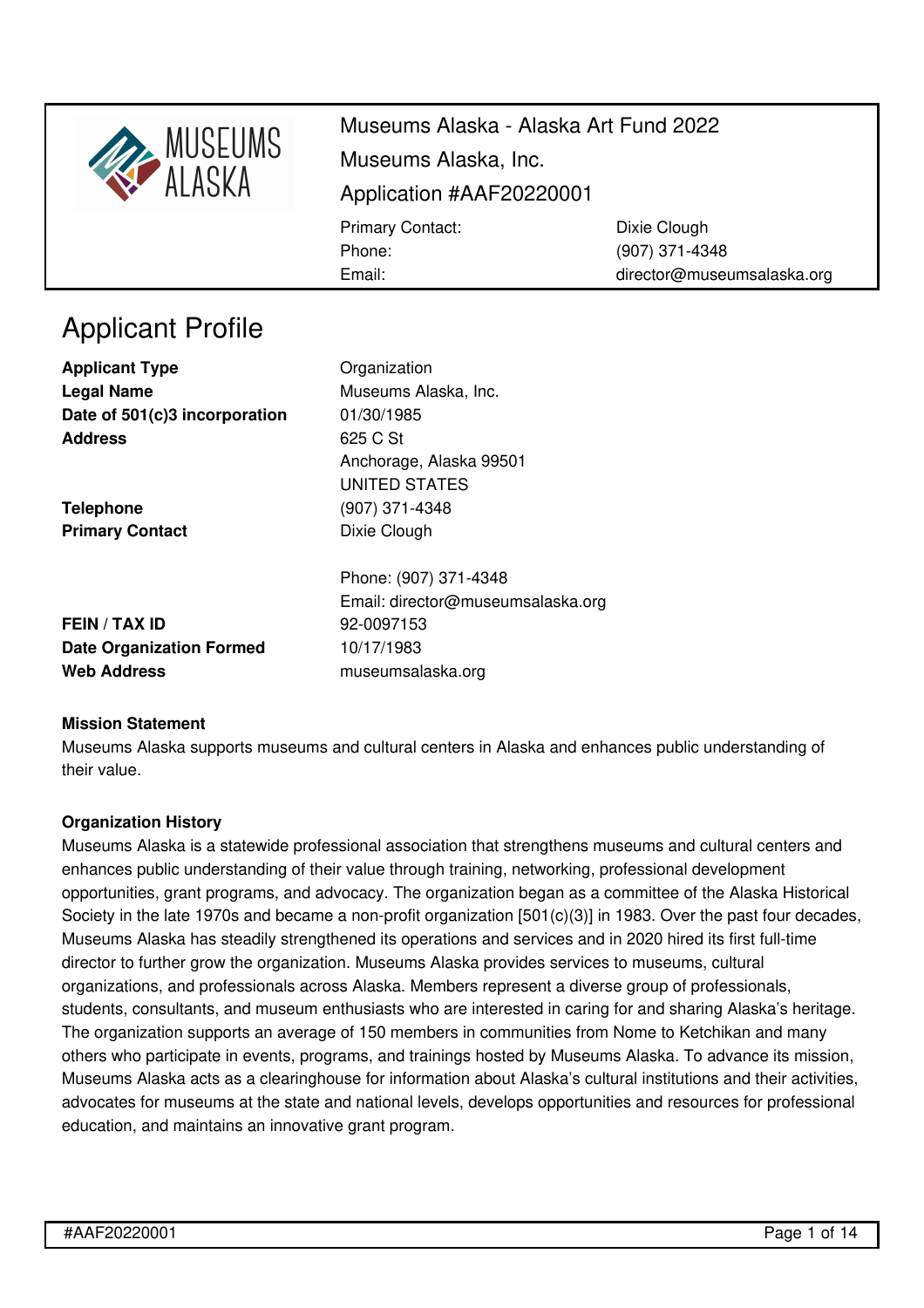

(907) 371-4348 director@museumsalaska.org

# Organization Information

**Organization President / Executive Director Name** Test

**Organization President/Executive Director Phone Number** Test

Email:

**Organization President/Executive Director Email Address** Test

**Organization Type** *(Nonprofit, Government, Tribal Entity, Other)*

**Exemption Status** *(501(c)(3), 509(a), Other)*

**If other status, please specify**

## **Fiscal Sponsor Information (if applicable)**

**Fiscal Sponsor Name**

**Fiscal Sponsor Address**

**Fiscal Sponsor EIN**

### **Organization Size**

**Total Organization Budget**

**Total Number of Board Members**

**Total Number of Staff**

**Total Number of Volunteers**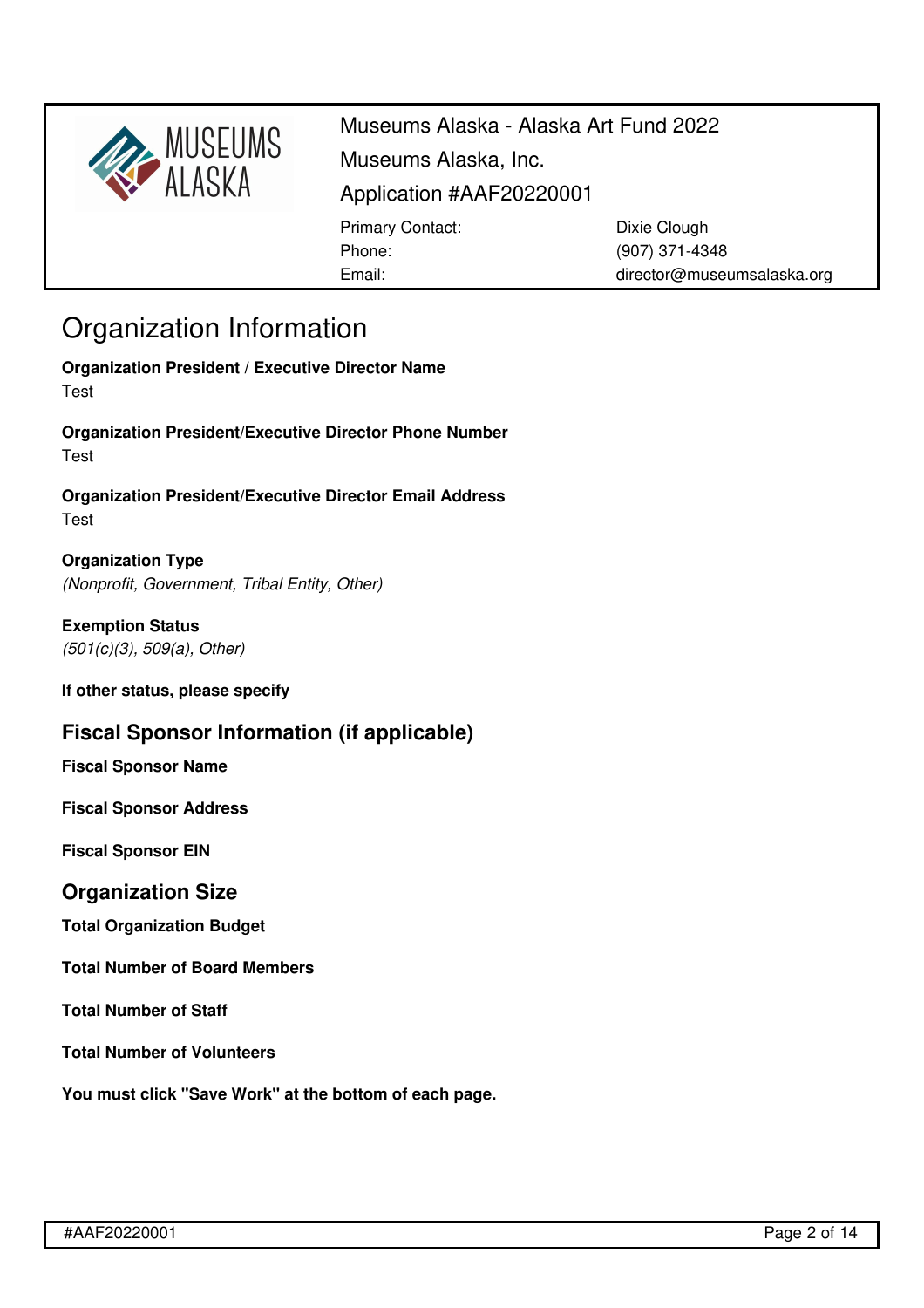

director@museumsalaska.org

# Provenance and Eligibility

PLEASE ANSWER THESE QUESTIONS FIRST. They will help you ensure the artwork you wish to purchase is eligible for this grant program.

**The artwork conforms to the [Indian](https://www.doi.gov/iacb/act) Arts and Crafts Act of 1990.**

Email:

**The materials used in the artwork conform to current federal and state regulations concerning prohibited [paleontological](https://www.nps.gov/subjects/fossils/fossil-protection.htm) and [archaeological](https://www.theregreview.org/2020/02/12/nakahara-regulation-american-archaeology/) materials.**

**The artwork reflects the artist's heritage and is not an [appropriation](http://museumsalaska.org/resources/Documents/CA%20Flow%20Chart.pdf) of another cultural tradition.**

**Could the artwork be considered sacred art?**

If your artwork reflects a heritage other than the artist's own heritage or may be considered sacred art, **please do one or more of the following in this space:**

- **Address why it is an appropriate use of another cultural tradition, and not cultural appropriation.**
- **Address why this particular sacred artwork is an appropriate artwork to include in your collection and/or display publicly.**

**This work was made by an artist who is currently living in Alaska.**

**This work was made by an artist who is alive today or died within the past calendar year.**

**The artist has an established history of selling, showing, or teaching.**

**Was the artwork created in the last five years, or will be completed in the future?**

**For public art or other commissions, when is the artwork estimated to be completed and installed?**

**From whom are you purchasing the artwork? (artist, gallery, private citizen)**

**Please provide the provenance of the artwork, insofar as possible (including date of composition, places and dates of showings, awards and dates, and previous owners).** *(2500 characters max)*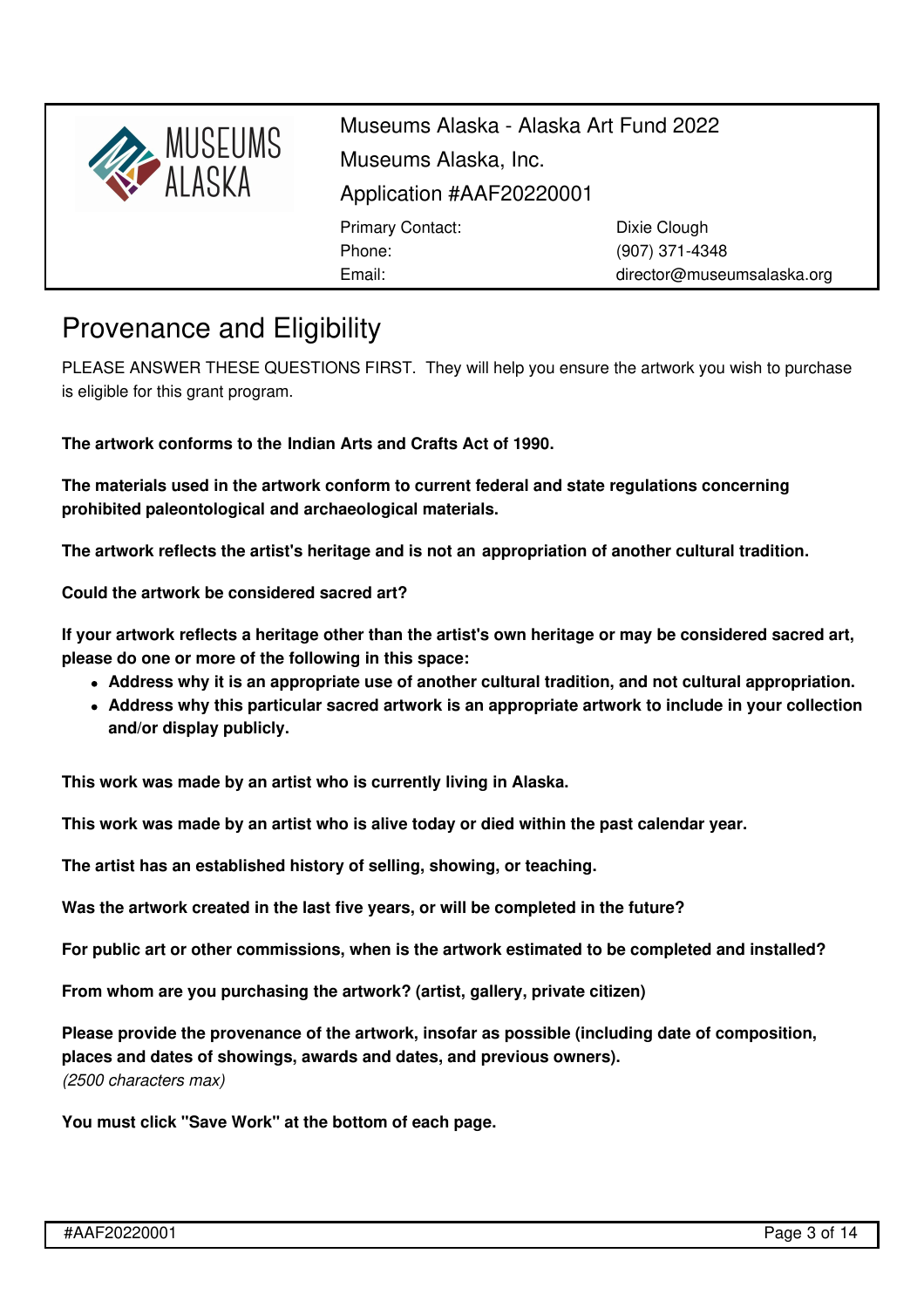

Museums Alaska - Alaska Art Fund 2022 Museums Alaska, Inc. Application #AAF20220001 Primary Contact: Phone: Email: Dixie Clough (907) 371-4348 director@museumsalaska.org

# Artwork To Be Purchased (Information)

## **Artist Information**

**Artist Name**

**Artist Address**

**Artist Email Address**

**Artist Phone Number**

### **Artwork Information**

**Title of Artwork**

**Medium**

**Date Completed** *(If only year is known, enter December 31.)*

**Dimensions**

#### **Price of Artwork**

#### **Funding Request**

(Provide the dollar amount of your request. You may apply for the full price of the artwork. If the full price of the *artwork exceeds the allotted amount [\$35,000 per institution per year], you must provide a detailed fundraising plan and demonstrate that additional funds are secured or in reserves.)*

Please let us know how we may use the image you are providing in this grant application. Check all **that apply.**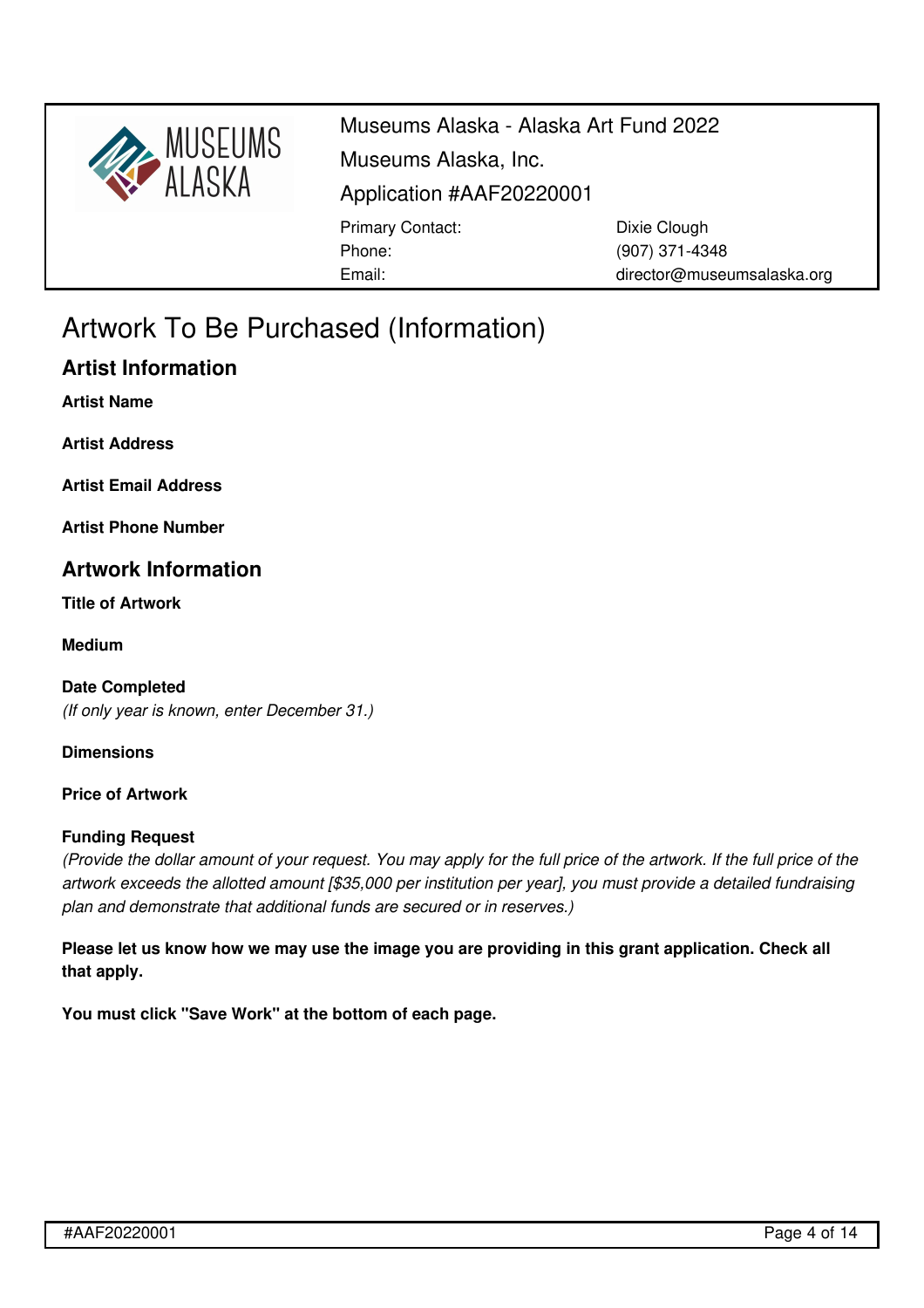

# Image and Documents File Upload

No Work Samples are assigned to this application.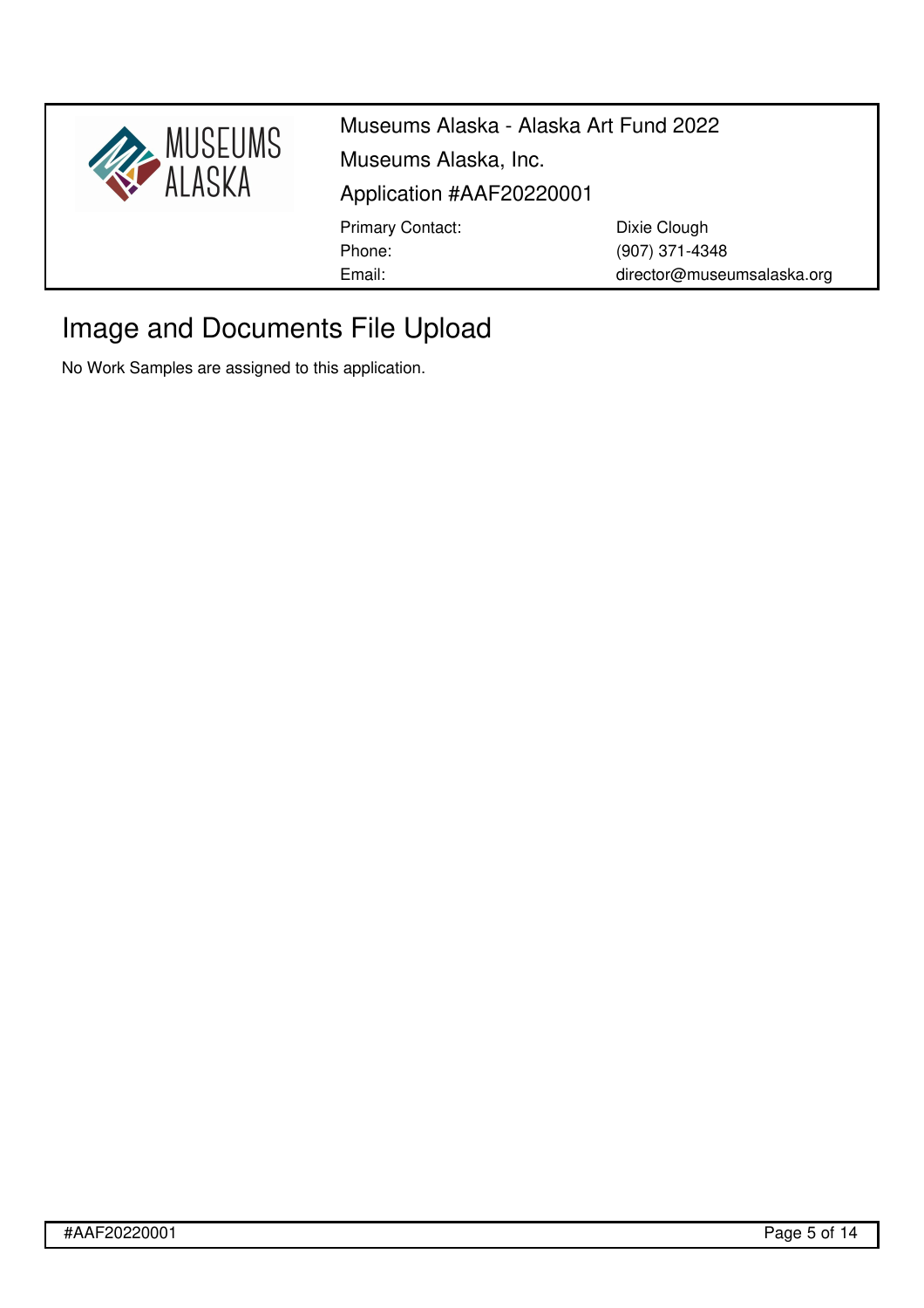

director@museumsalaska.org

# **Narrative**

Please answer the following questions to show the panel that your organization:

Email:

- Uses an unbiased, collaborative method of choosing or commissioning new pieces for your collection,
- Has a clear understanding on how the artwork will fit into and improve your collection and educational goals,
- Has done research into and feels that the price of the piece is fair, and
- Has a clear plan for how the artwork will be cared for and shared with the public.

TIP: Click on the question marks next to each section for guiding questions.

### **Briefly describe the artwork your organization would like to purchase.**

#### *(1500 character limit)*

Lorem ipsum dolor sit amet, cu mundi laoreet omittantur mel, te eam quis erroribus corrumpit. Eripuit graecis at mei. Ut scripta blandit prodesset ius. Perfecto menandri sententiae quo in, eu eos facete adolescens eloquentiam.

Eam ei cetero assentior, tollit comprehensam an quo, his an idque quaerendum. Qui pertinax quaestio ne, mea error diceret dissentiunt id. Splendide adversarium cum ad, nemore admodum id ius, ne omnes conceptam qui. Suas pertinacia reprimique mei ne. Ea exerci adipisci consectetuer sed, quaeque utroque nec ut, at option albucius usu. Eos autem clita postea te, tempor ullamcorper no his.

An nam ipsum blandit urbanitas, mundi labitur corpora pro no. Mundi vidisse officiis vix an, no sea mentitum antiopam disputando, an facilisis constituam voluptatibus sed. Wisi probo corrumpit vix an, eu his minim discere mandamus, ea enim stet per. Novum invidunt argumentum in pro, tation noluisse adipiscing qui no. His in tibique inimicus, ius tollit homero argumentum no.

Mucius propriae adipiscing in pro, ne verear aliquando moderatius mea. Ad eos integre periculis, vim cu modus saepe quaerendum. Pri agam sonet in, ne cum dicat sapientem adipiscing, reque persius at eos. Nam at commodo placerat scripserit, quo elitr consectetuer interpretaris et.

Erat sale causae per ad, sit nullam bonorum ex. Usu prompta efficiendi at. Ex duis laboramus vis, veritus reprimique ut usu. Consetetur efficiantur qui ne, cum ea impetus epicurei lucilius.

#### **Tell us about the artist's background and experience.**

#### *(1500 character limit)*

Lorem ipsum dolor sit amet, cu mundi laoreet omittantur mel, te eam quis erroribus corrumpit. Eripuit graecis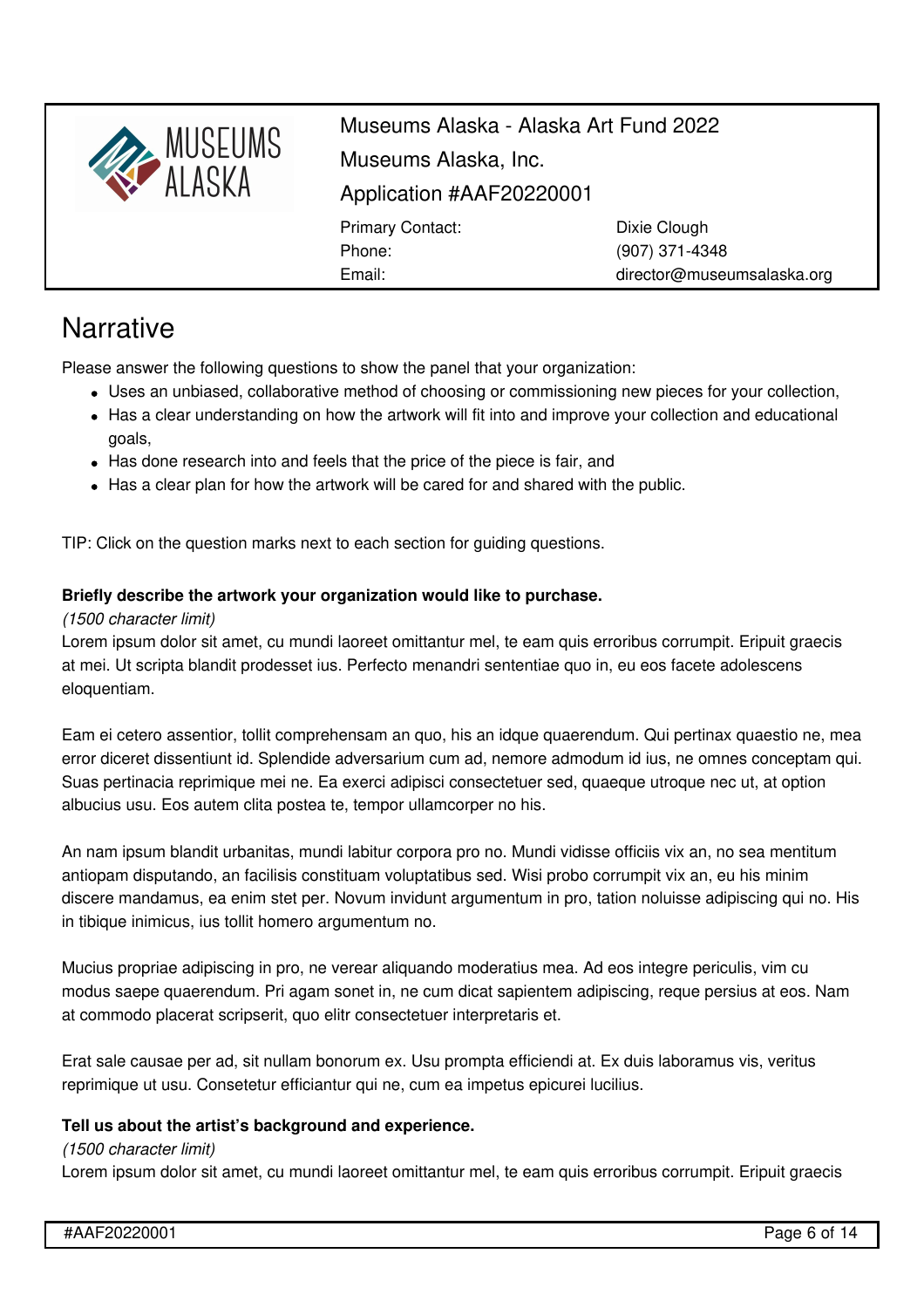

at mei. Ut scripta blandit prodesset ius. Perfecto menandri sententiae quo in, eu eos facete adolescens eloquentiam.

Eam ei cetero assentior, tollit comprehensam an quo, his an idque quaerendum. Qui pertinax quaestio ne, mea error diceret dissentiunt id. Splendide adversarium cum ad, nemore admodum id ius, ne omnes conceptam qui. Suas pertinacia reprimique mei ne. Ea exerci adipisci consectetuer sed, quaeque utroque nec ut, at option albucius usu. Eos autem clita postea te, tempor ullamcorper no his.

An nam ipsum blandit urbanitas, mundi labitur corpora pro no. Mundi vidisse officiis vix an, no sea mentitum antiopam disputando, an facilisis constituam voluptatibus sed. Wisi probo corrumpit vix an, eu his minim discere mandamus, ea enim stet per. Novum invidunt argumentum in pro, tation noluisse adipiscing qui no. His in tibique inimicus, ius tollit homero argumentum no.

Mucius propriae adipiscing in pro, ne verear aliquando moderatius mea. Ad eos integre periculis, vim cu modus saepe quaerendum. Pri agam sonet in, ne cum dicat sapientem adipiscing, reque persius at eos. Nam at commodo placerat scripserit, quo elitr consectetuer interpretaris et.

Erat sale causae per ad, sit nullam bonorum ex. Usu prompta efficiendi at. Ex duis laboramus vis, veritus reprimique ut usu. Consetetur efficiantur qui ne, cum ea impetus epicurei lucilius. Noster invidunt ullamcorper ea m

### **Why does your museum want to add this artwork to their collection?**

#### *(2500 character limit)*

Lorem ipsum dolor sit amet, cu mundi laoreet omittantur mel, te eam quis erroribus corrumpit. Eripuit graecis at mei. Ut scripta blandit prodesset ius. Perfecto menandri sententiae quo in, eu eos facete adolescens eloquentiam.

Eam ei cetero assentior, tollit comprehensam an quo, his an idque quaerendum. Qui pertinax quaestio ne, mea error diceret dissentiunt id. Splendide adversarium cum ad, nemore admodum id ius, ne omnes conceptam qui. Suas pertinacia reprimique mei ne. Ea exerci adipisci consectetuer sed, quaeque utroque nec ut, at option albucius usu. Eos autem clita postea te, tempor ullamcorper no his.

An nam ipsum blandit urbanitas, mundi labitur corpora pro no. Mundi vidisse officiis vix an, no sea mentitum antiopam disputando, an facilisis constituam voluptatibus sed. Wisi probo corrumpit vix an, eu his minim discere mandamus, ea enim stet per. Novum invidunt argumentum in pro, tation noluisse adipiscing qui no. His in tibique inimicus, ius tollit homero argumentum no.

Mucius propriae adipiscing in pro, ne verear aliquando moderatius mea. Ad eos integre periculis, vim cu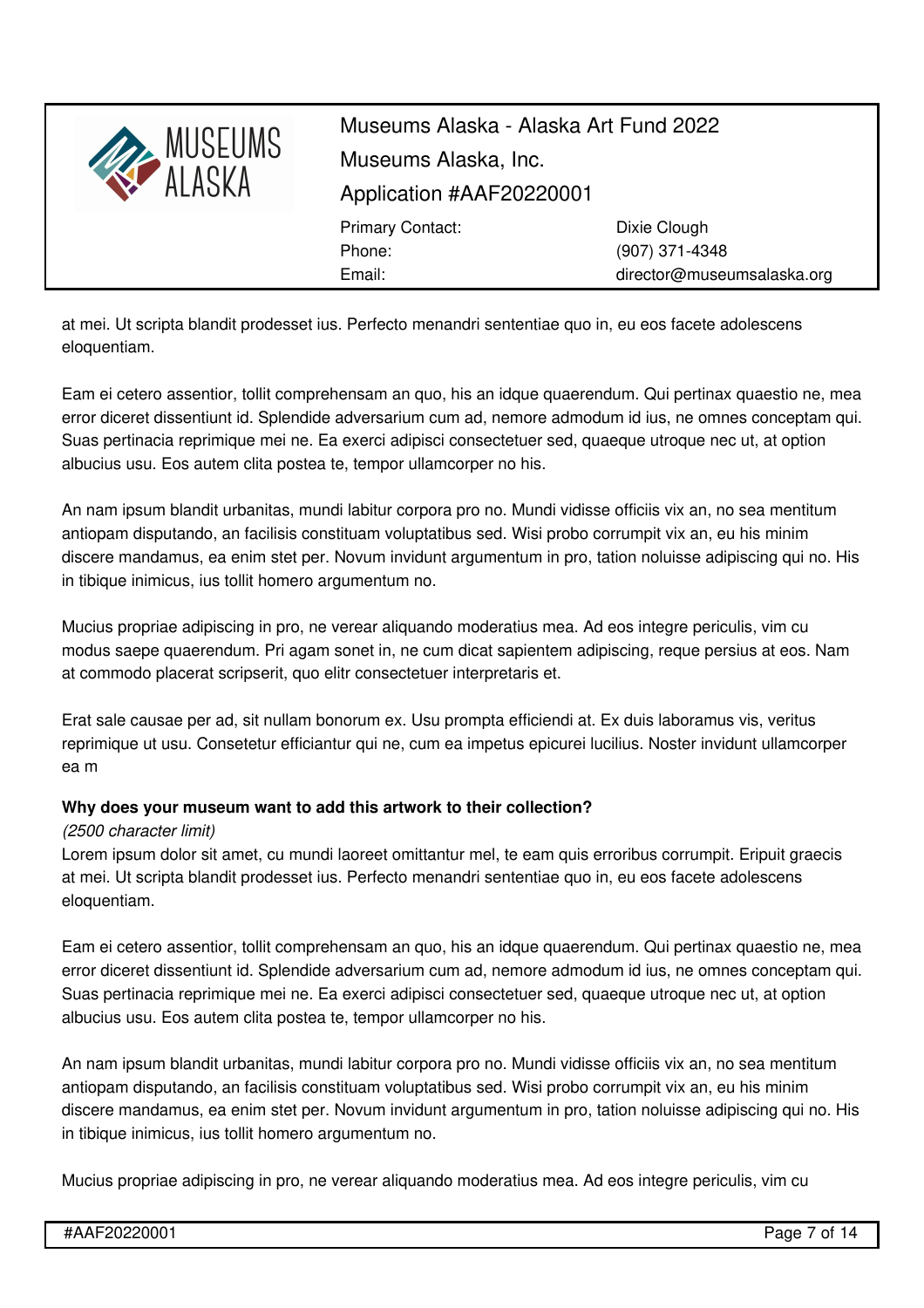

modus saepe quaerendum. Pri agam sonet in, ne cum dicat sapientem adipiscing, reque persius at eos. Nam at commodo placerat scripserit, quo elitr consectetuer interpretaris et.

Erat sale causae per ad, sit nullam bonorum ex. Usu prompta efficiendi at. Ex duis laboramus vis, veritus reprimique ut usu. Consetetur efficiantur qui ne, cum ea impetus epicurei lucilius. Noster invidunt ullamcorper ea mea, accommodare ullamcorper duo ad.

Lorem ipsum dolor sit amet, cu mundi laoreet omittantur mel, te eam quis erroribus corrumpit. Eripuit graecis at mei. Ut scripta blandit prodesset ius. Perfecto menandri sententiae quo in, eu eos facete adolescens eloquentiam.

Eam ei cetero assentior, tollit comprehensam an quo, his an idque quaerendum. Qui pertinax quaestio ne, mea error diceret dissentiunt id. Splendide adversarium cum ad, nemore admodum id ius, ne omnes conceptam qui. Suas pertinacia reprimique mei ne. Ea exerci adipisci consectetuer sed, quaeque utroque nec ut, at option albucius usu. Eos autem clita postea te, tempor ullamcorper no his.

An nam ipsum blandit urbanitas, mundi labitur corpora pro no. Mundi vidisse officiis vix an, no sea mentitum antiopam disputando, an facilisis constituam voluptatibus sed. Wisi probo corrumpit vix an, eu his minim discere mandamus, ea enim stet per. Novum invidunt argumentum in pro, tation noluisse adipiscing qui no.

#### **How did the artist price their artwork?**

#### *(1500 character limit)*

Lorem ipsum dolor sit amet, cu mundi laoreet omittantur mel, te eam quis erroribus corrumpit. Eripuit graecis at mei. Ut scripta blandit prodesset ius. Perfecto menandri sententiae quo in, eu eos facete adolescens eloquentiam.

Eam ei cetero assentior, tollit comprehensam an quo, his an idque quaerendum. Qui pertinax quaestio ne, mea error diceret dissentiunt id. Splendide adversarium cum ad, nemore admodum id ius, ne omnes conceptam qui. Suas pertinacia reprimique mei ne. Ea exerci adipisci consectetuer sed, quaeque utroque nec ut, at option albucius usu. Eos autem clita postea te, tempor ullamcorper no his.

An nam ipsum blandit urbanitas, mundi labitur corpora pro no. Mundi vidisse officiis vix an, no sea mentitum antiopam disputando, an facilisis constituam voluptatibus sed. Wisi probo corrumpit vix an, eu his minim discere mandamus, ea enim stet per. Novum invidunt argumentum in pro, tation noluisse adipiscing qui no. His in tibique inimicus, ius tollit homero argumentum no.

Mucius propriae adipiscing in pro, ne verear aliquando moderatius mea. Ad eos integre periculis, vim cu modus saepe quaerendum. Pri agam sonet in, ne cum dicat sapientem adipiscing, reque persius at eos. Nam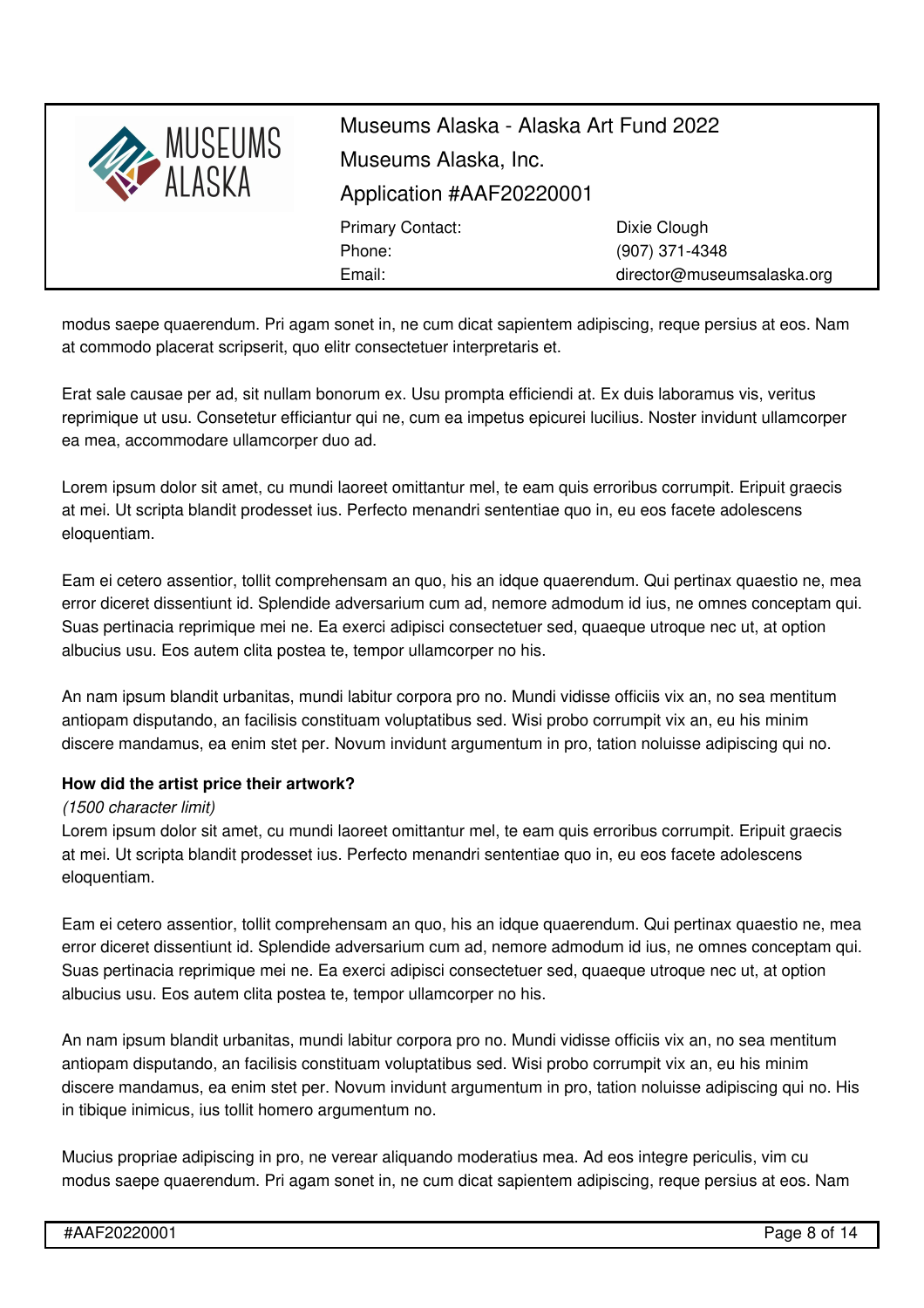

at commodo placerat scripserit, quo elitr consectetuer interpretaris et.

Erat sale causae per ad, sit nullam bonorum ex. Usu prompta efficiendi at. Ex duis laboramus vis, veritus reprimique ut usu. Consetetur efficiantur qui ne, cum ea impetus epicurei lucilius.

#### **What process did your museum use to find and choose this piece?**

#### *(1500 character limit)*

Lorem ipsum dolor sit amet, cu mundi laoreet omittantur mel, te eam quis erroribus corrumpit. Eripuit graecis at mei. Ut scripta blandit prodesset ius. Perfecto menandri sententiae quo in, eu eos facete adolescens eloquentiam.

Eam ei cetero assentior, tollit comprehensam an quo, his an idque quaerendum. Qui pertinax quaestio ne, mea error diceret dissentiunt id. Splendide adversarium cum ad, nemore admodum id ius, ne omnes conceptam qui. Suas pertinacia reprimique mei ne. Ea exerci adipisci consectetuer sed, quaeque utroque nec ut, at option albucius usu. Eos autem clita postea te, tempor ullamcorper no his.

An nam ipsum blandit urbanitas, mundi labitur corpora pro no. Mundi vidisse officiis vix an, no sea mentitum antiopam disputando, an facilisis constituam voluptatibus sed. Wisi probo corrumpit vix an, eu his minim discere mandamus, ea enim stet per. Novum invidunt argumentum in pro, tation noluisse adipiscing qui no. His in tibique inimicus, ius tollit homero argumentum no.

Mucius propriae adipiscing in pro, ne verear aliquando moderatius mea. Ad eos integre periculis, vim cu modus saepe quaerendum. Pri agam sonet in, ne cum dicat sapientem adipiscing, reque persius at eos. Nam at commodo placerat scripserit, quo elitr consectetuer interpretaris et.

Erat sale causae per ad, sit nullam bonorum ex. Usu prompta efficiendi at. Ex duis laboramus vis, veritus reprimique ut usu. Consetetur efficiantur qui ne, cum ea impetus epicurei lucilius.

#### **Where will your museum store or display this piece and how will you protect it from the elements?** *(1500 character limit)*

Lorem ipsum dolor sit amet, cu mundi laoreet omittantur mel, te eam quis erroribus corrumpit. Eripuit graecis at mei. Ut scripta blandit prodesset ius. Perfecto menandri sententiae quo in, eu eos facete adolescens eloquentiam.

Eam ei cetero assentior, tollit comprehensam an quo, his an idque quaerendum. Qui pertinax quaestio ne, mea error diceret dissentiunt id. Splendide adversarium cum ad, nemore admodum id ius, ne omnes conceptam qui. Suas pertinacia reprimique mei ne. Ea exerci adipisci consectetuer sed, quaeque utroque nec ut, at option albucius usu. Eos autem clita postea te, tempor ullamcorper no his.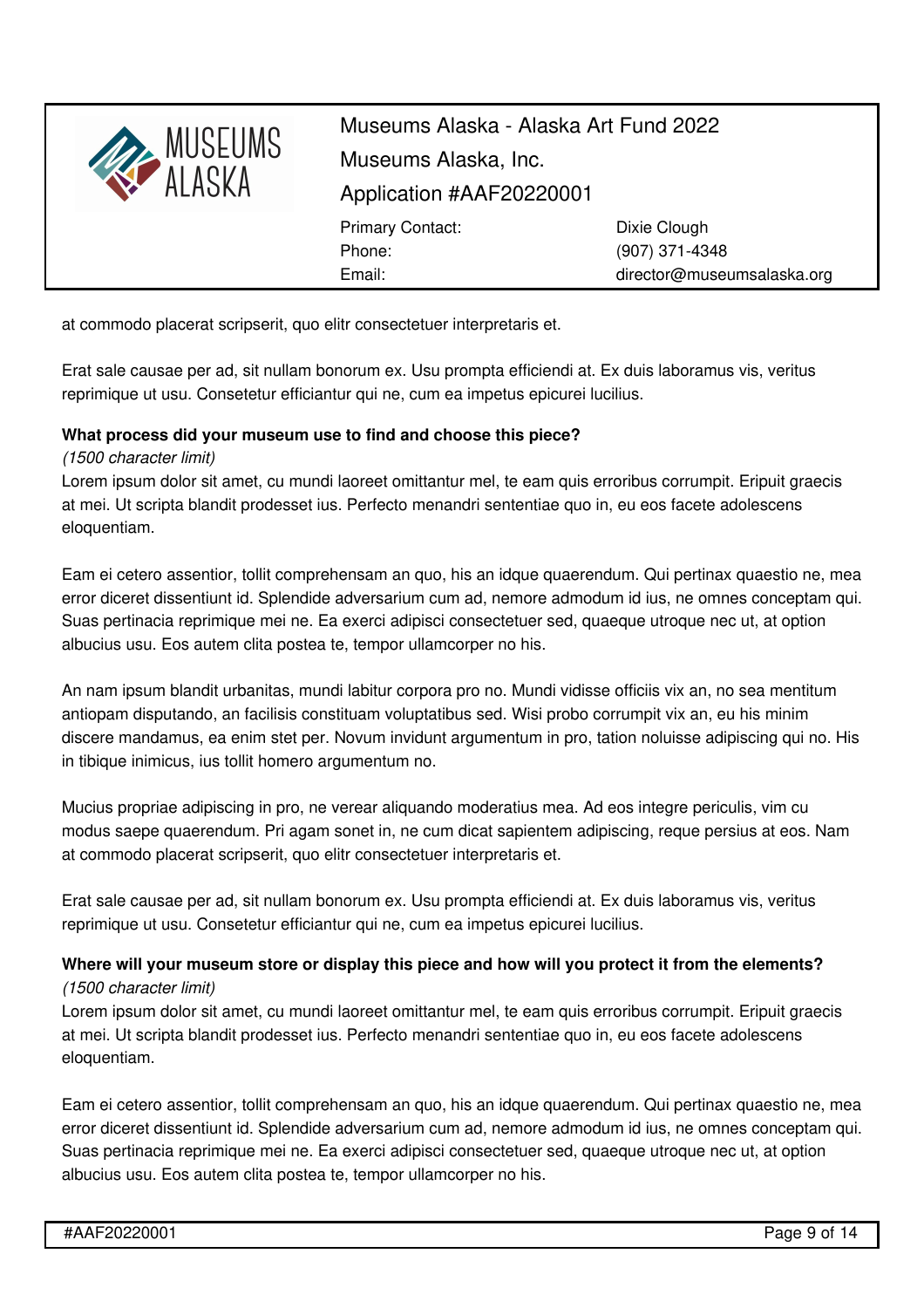

An nam ipsum blandit urbanitas, mundi labitur corpora pro no. Mundi vidisse officiis vix an, no sea mentitum antiopam disputando, an facilisis constituam voluptatibus sed. Wisi probo corrumpit vix an, eu his minim discere mandamus, ea enim stet per. Novum invidunt argumentum in pro, tation noluisse adipiscing qui no. His in tibique inimicus, ius tollit homero argumentum no.

Mucius propriae adipiscing in pro, ne verear aliquando moderatius mea. Ad eos integre periculis, vim cu modus saepe quaerendum. Pri agam sonet in, ne cum dicat sapientem adipiscing, reque persius at eos. Nam at commodo placerat scripserit, quo elitr consectetuer interpretaris et.

Erat sale causae per ad, sit nullam bonorum ex. Usu prompta efficiendi at. Ex duis laboramus vis, veritus reprimique ut usu. Consetetur efficiantur qui ne, cum ea impetus epicurei lucilius. Noster invidunt ullamcorper ea m

#### **How will your museum share this piece with the public?**

#### *(1500 character limit)*

Lorem ipsum dolor sit amet, cu mundi laoreet omittantur mel, te eam quis erroribus corrumpit. Eripuit graecis at mei. Ut scripta blandit prodesset ius. Perfecto menandri sententiae quo in, eu eos facete adolescens eloquentiam.

Eam ei cetero assentior, tollit comprehensam an quo, his an idque quaerendum. Qui pertinax quaestio ne, mea error diceret dissentiunt id. Splendide adversarium cum ad, nemore admodum id ius, ne omnes conceptam qui. Suas pertinacia reprimique mei ne. Ea exerci adipisci consectetuer sed, quaeque utroque nec ut, at option albucius usu. Eos autem clita postea te, tempor ullamcorper no his.

An nam ipsum blandit urbanitas, mundi labitur corpora pro no. Mundi vidisse officiis vix an, no sea mentitum antiopam disputando, an facilisis constituam voluptatibus sed. Wisi probo corrumpit vix an, eu his minim discere mandamus, ea enim stet per. Novum invidunt argumentum in pro, tation noluisse adipiscing qui no. His in tibique inimicus, ius tollit homero argumentum no.

Mucius propriae adipiscing in pro, ne verear aliquando moderatius mea. Ad eos integre periculis, vim cu modus saepe quaerendum. Pri agam sonet in, ne cum dicat sapientem adipiscing, reque persius at eos. Nam at commodo placerat scripserit, quo elitr consectetuer interpretaris et.

Erat sale causae per ad, sit nullam bonorum ex. Usu prompta efficiendi at. Ex duis laboramus vis, veritus reprimique ut usu. Consetetur efficiantur qui ne, cum ea impetus epicurei lucilius. Noster invidunt ullamcorper ea m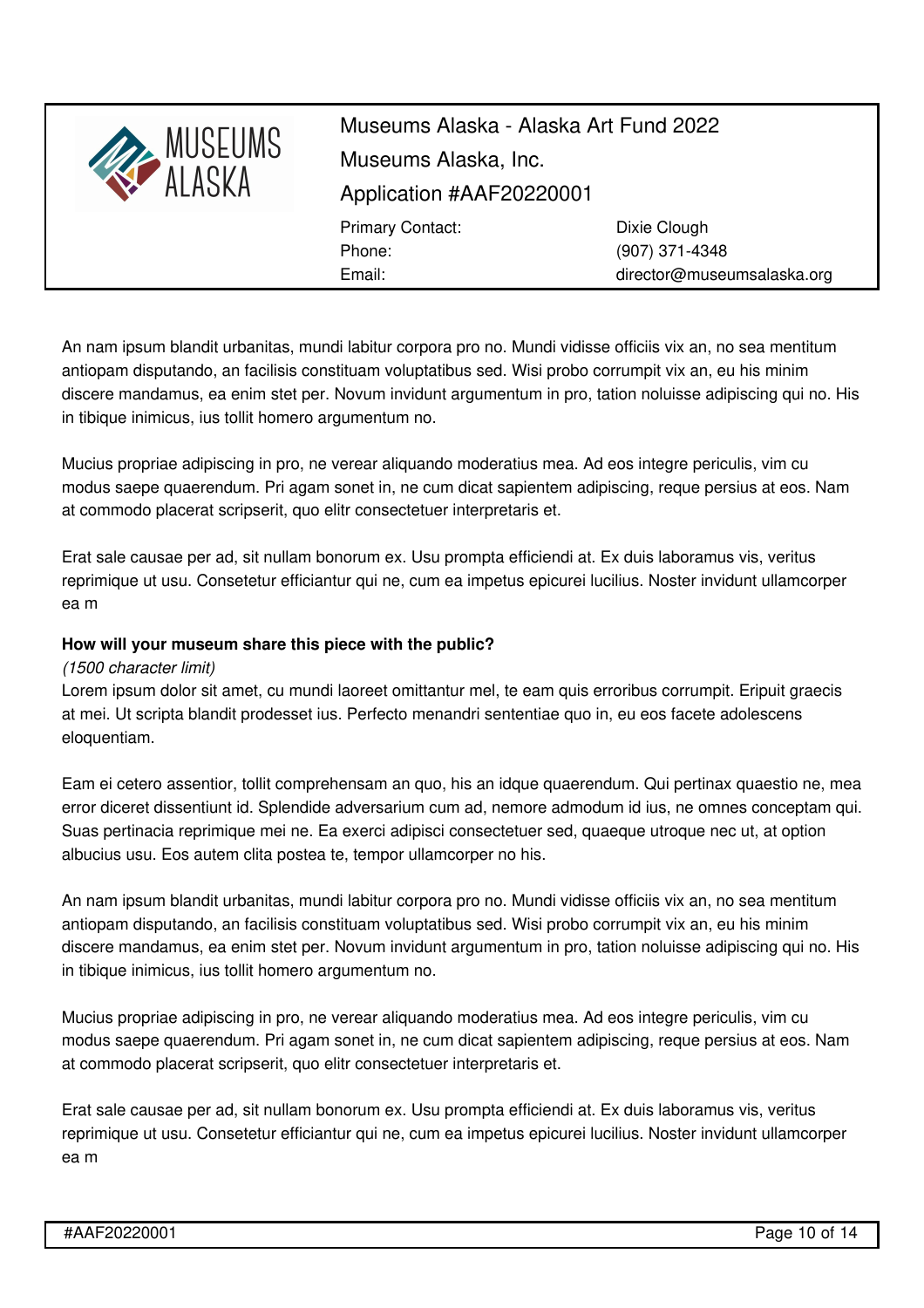

### **Is there anything else the review committee needs to know about your application?**

*(1500 character limit)*

Lorem ipsum dolor sit amet, cu mundi laoreet omittantur mel, te eam quis erroribus corrumpit. Eripuit graecis at mei. Ut scripta blandit prodesset ius. Perfecto menandri sententiae quo in, eu eos facete adolescens eloquentiam.

Eam ei cetero assentior, tollit comprehensam an quo, his an idque quaerendum. Qui pertinax quaestio ne, mea error diceret dissentiunt id. Splendide adversarium cum ad, nemore admodum id ius, ne omnes conceptam qui. Suas pertinacia reprimique mei ne. Ea exerci adipisci consectetuer sed, quaeque utroque nec ut, at option albucius usu. Eos autem clita postea te, tempor ullamcorper no his.

An nam ipsum blandit urbanitas, mundi labitur corpora pro no. Mundi vidisse officiis vix an, no sea mentitum antiopam disputando, an facilisis constituam voluptatibus sed. Wisi probo corrumpit vix an, eu his minim discere mandamus, ea enim stet per. Novum invidunt argumentum in pro, tation noluisse adipiscing qui no. His in tibique inimicus, ius tollit homero argumentum no.

Mucius propriae adipiscing in pro, ne verear aliquando moderatius mea. Ad eos integre periculis, vim cu modus saepe quaerendum. Pri agam sonet in, ne cum dicat sapientem adipiscing, reque persius at eos. Nam at commodo placerat scripserit, quo elitr consectetuer interpretaris et.

Erat sale causae per ad, sit nullam bonorum ex. Usu prompta efficiendi at. Ex duis laboramus vis, veritus reprimique ut usu. Consetetur efficiantur qui ne, cum ea impetus epicurei lucilius. Noster invidunt ullamcorper ea m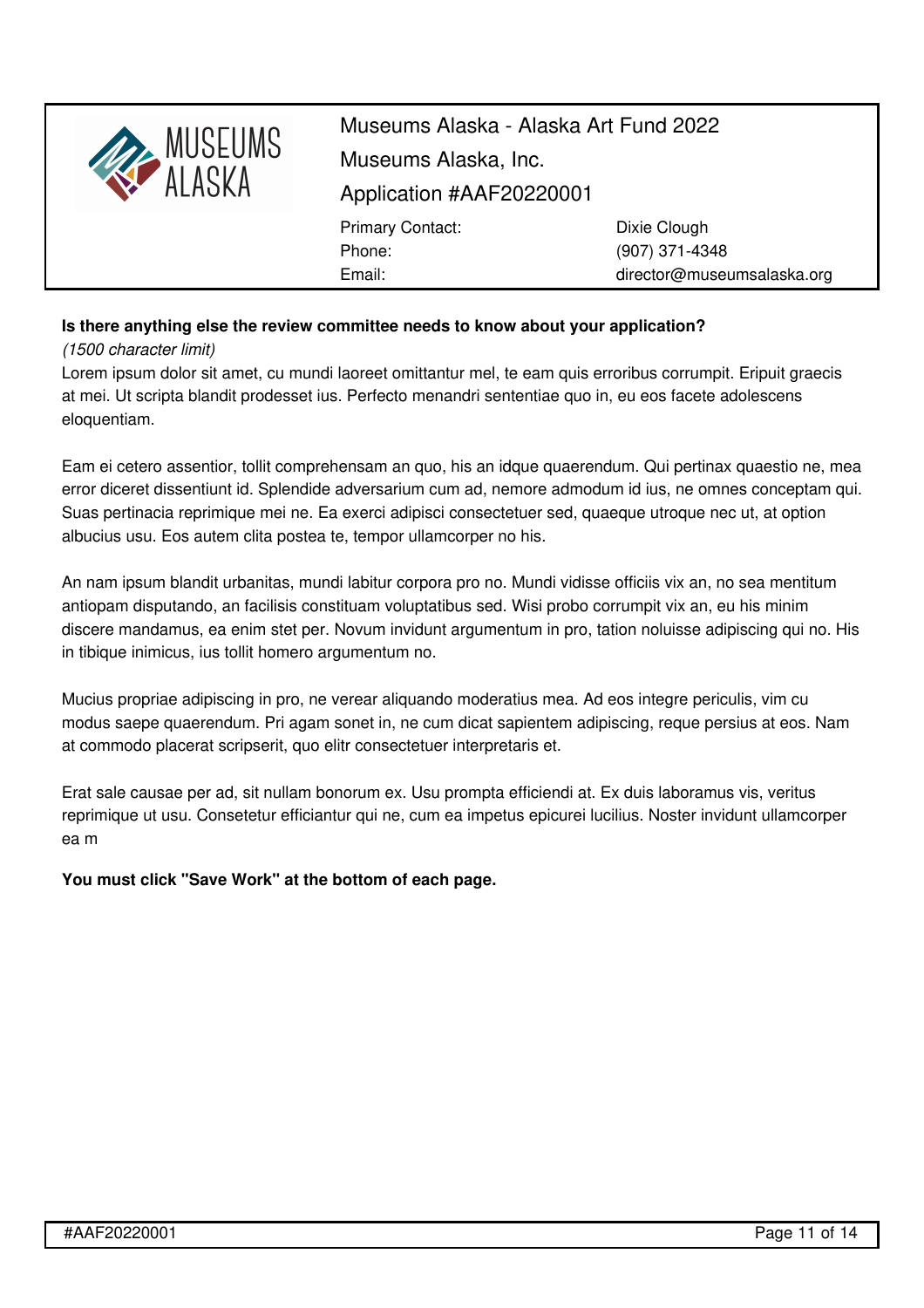

director@museumsalaska.org

Public Art Questions

If you are commissioning a public artwork, please answer the following questions.

Email:

**ALL public art applicants must answer this question—regardless of where the art will be located: Please upload a timeline for the creation of your public art commission. Please include when payments will be disbursed to the artist.**

*No File Uploaded*

**ALL public art applicants must answer this question—regardless of where the art will be located:** How will you care for the public artwork in the long-term, and how will this conservation and care be **funded?**

*(1500 character limit)*

**Will this artwork be located on property your organization owns? If not, please complete the following questions.**

**If your commission will be located on property that your organization does not own, please upload a copy of the agreement with the property owner here.**

**The agreement should indicate who the owner of the artwork is, terms around the installation of the** artwork, who is responsible for the long-term care of the artwork, how long the artwork can stay on the property, how the artwork will be removed at the end of its lifespan or the end of the agreement, and **how the agreement can be amended in the future, if necessary.** *No File Uploaded*

**Please write a short summary of the attached agreement here—specifically, how long the agreement** will last, who will own the artwork, who will be responsible for security and maintenance of the artwork, **and any other pertinent details.**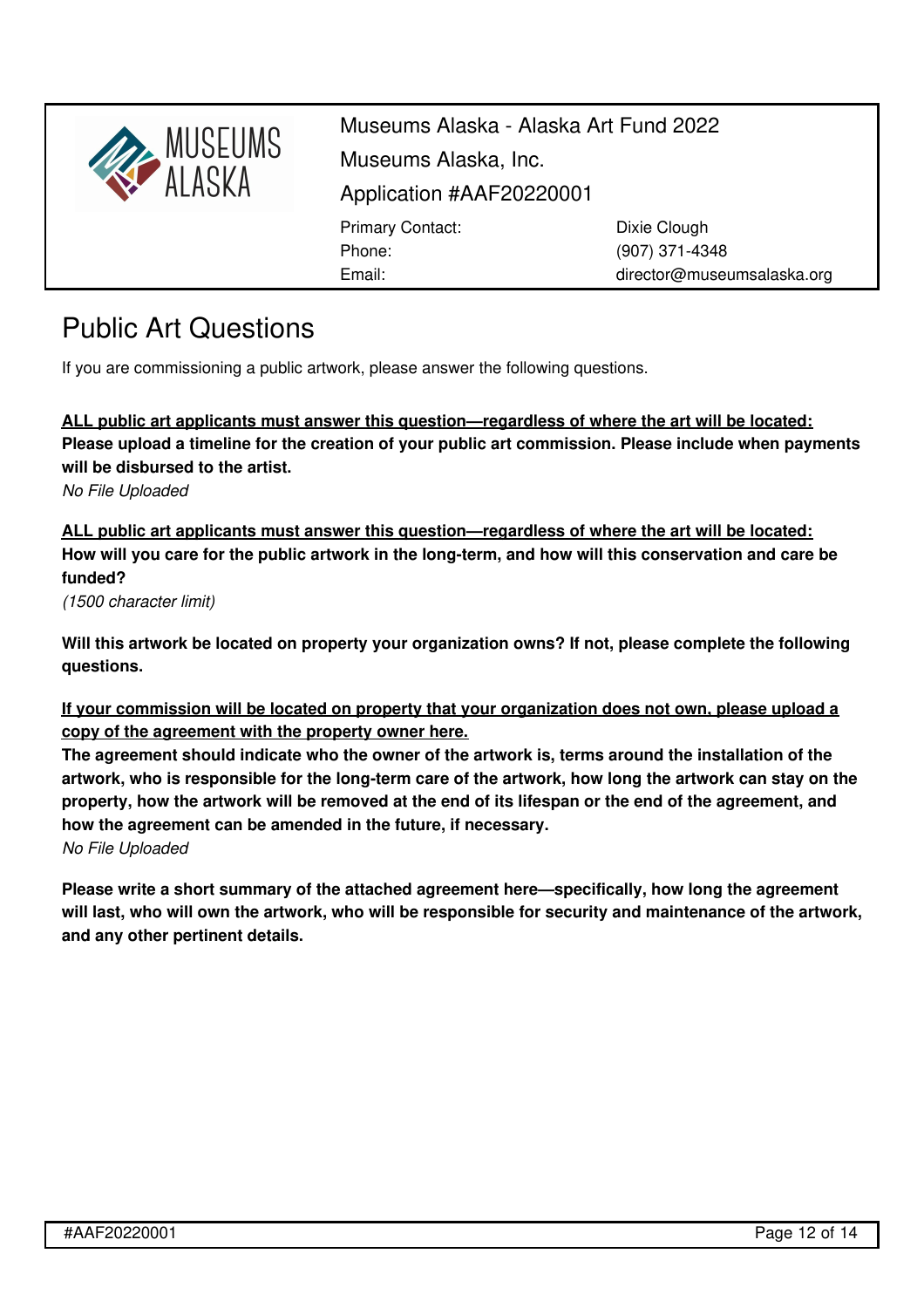

(907) 371-4348 director@museumsalaska.org

# Optional Attachments

You may attach up to six additional optional attachments.

If you need to attach more that six attachments, please contact the program administrator.

Email:

**Optional Attachment** *No File Uploaded*

**Optional Attachment** *No File Uploaded*

**Optional Attachment** *No File Uploaded*

**Optional Attachment** *No File Uploaded*

**Optional Attachment** *No File Uploaded*

**Optional Attachment** *No File Uploaded*